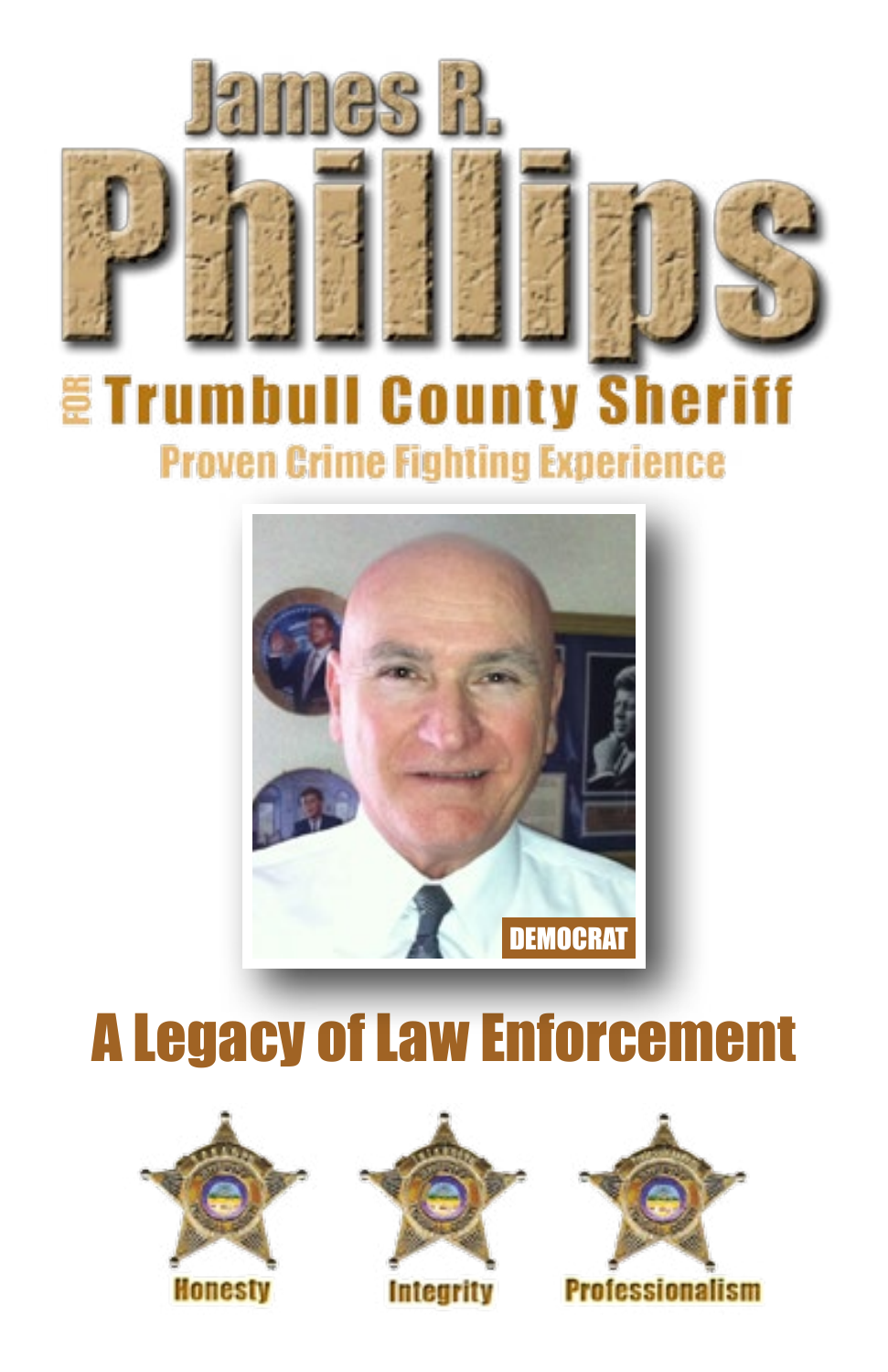# Experience, 1973 - 2010



#### Trumbull County Sheriff's Office, Assignments and responsibilities:

#### Uniform Deputy / Uniform Sergeant

- Respond to calls for assistance
- Patrol and enforce laws
- Shift supervisor
- Supervise and evaluate deputies

#### Detective / Detective Sergeant

- Investigate crimes, conduct follow up
- Assign investigations to detectives

#### Chief of Detectives / Major

- Supervise Criminal investigations
- Assist Prosecutors office investigation of Political corruption
- Supervise Warrant Division
- Supervise TMHA Investigative Unit
- Trumbull County Homicide Investigative and Prosecution Unit Commander Special Operations
- SWAT and Cell Extraction Team
- Search and Recovery Dive Team
- Crisis intervention and Hostage
- Negotiation Team

#### Acting Sheriff

Administrative over sight of the daily operations

## **Commitment**



<sup>or</sup> years, Jim<br>taught karate<br>to my son an taught karate to my son and many other youngsters throughout Trumbull County. During his career, Jim Phillips dedicated himself to instilling the core values of life in hundreds of young people and adults.

I support James R. Phillips because he will project this same commitment as our next Sheriff." *- Shawn Higgins*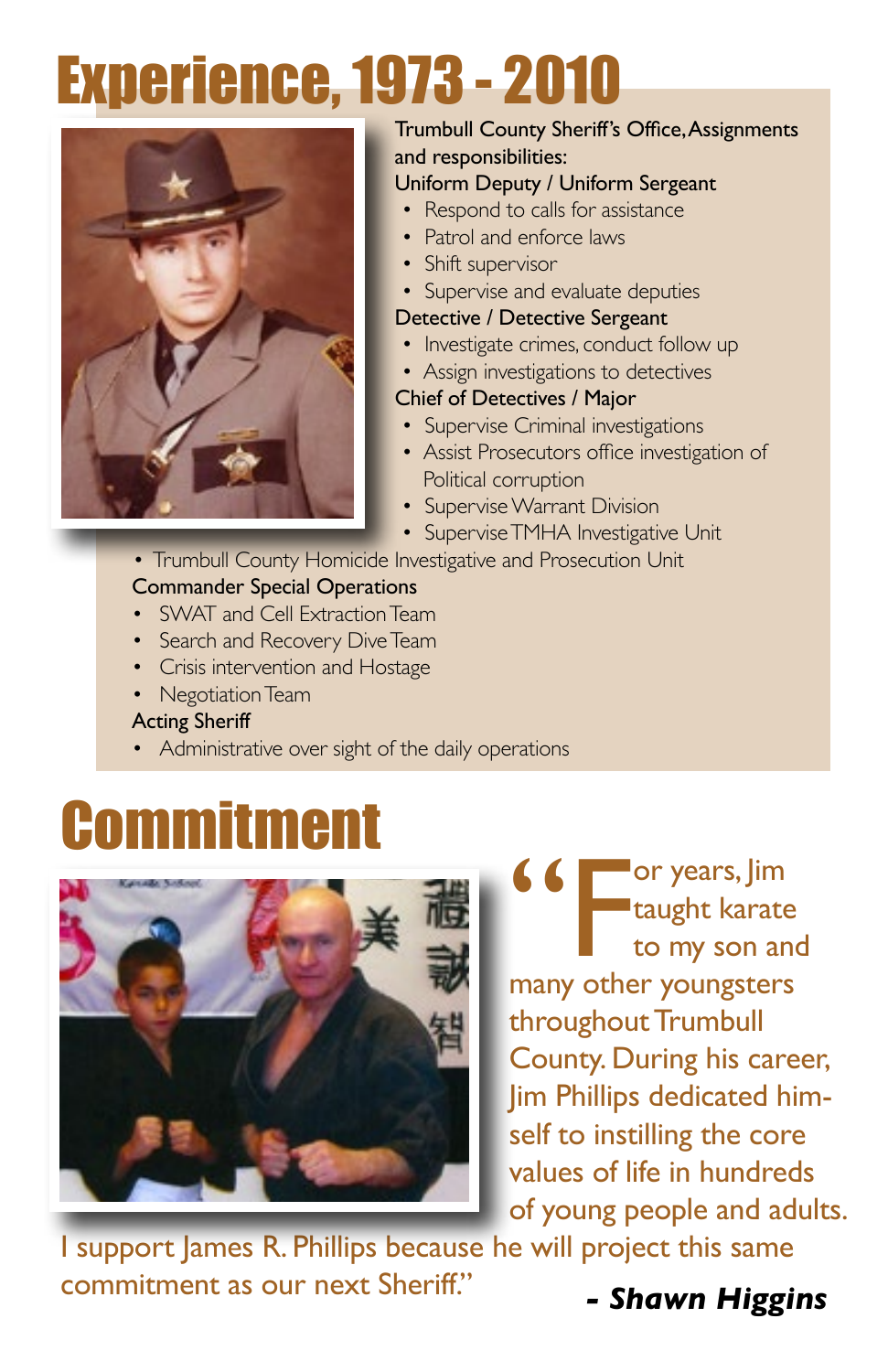K<br>
Year career with the Ohio State<br>
Highway Patrol, I found Jim year career with the Ohio State to be one of the most dedicated and professional law enforcement officials that I had the honor to work with. I was most impressed with his competence in the field of law enforcement, and his ability to lead. I wholeheartedly endorse Jim for the office of Trumbull County Sheriff."



*- Lt. Colonel William Costas Assistant Superintendent Ohio State Highway Patrol, Retired*



The FBI National Academy is a professional course of study for U.S. and international law enforcement *leaders* that serves to improve the administration of justice in police departments and agencies at home and abroad and to raise law enforcement standards, knowledge, and cooperation worldwide. Participation is by invitation only, through a nomination process.